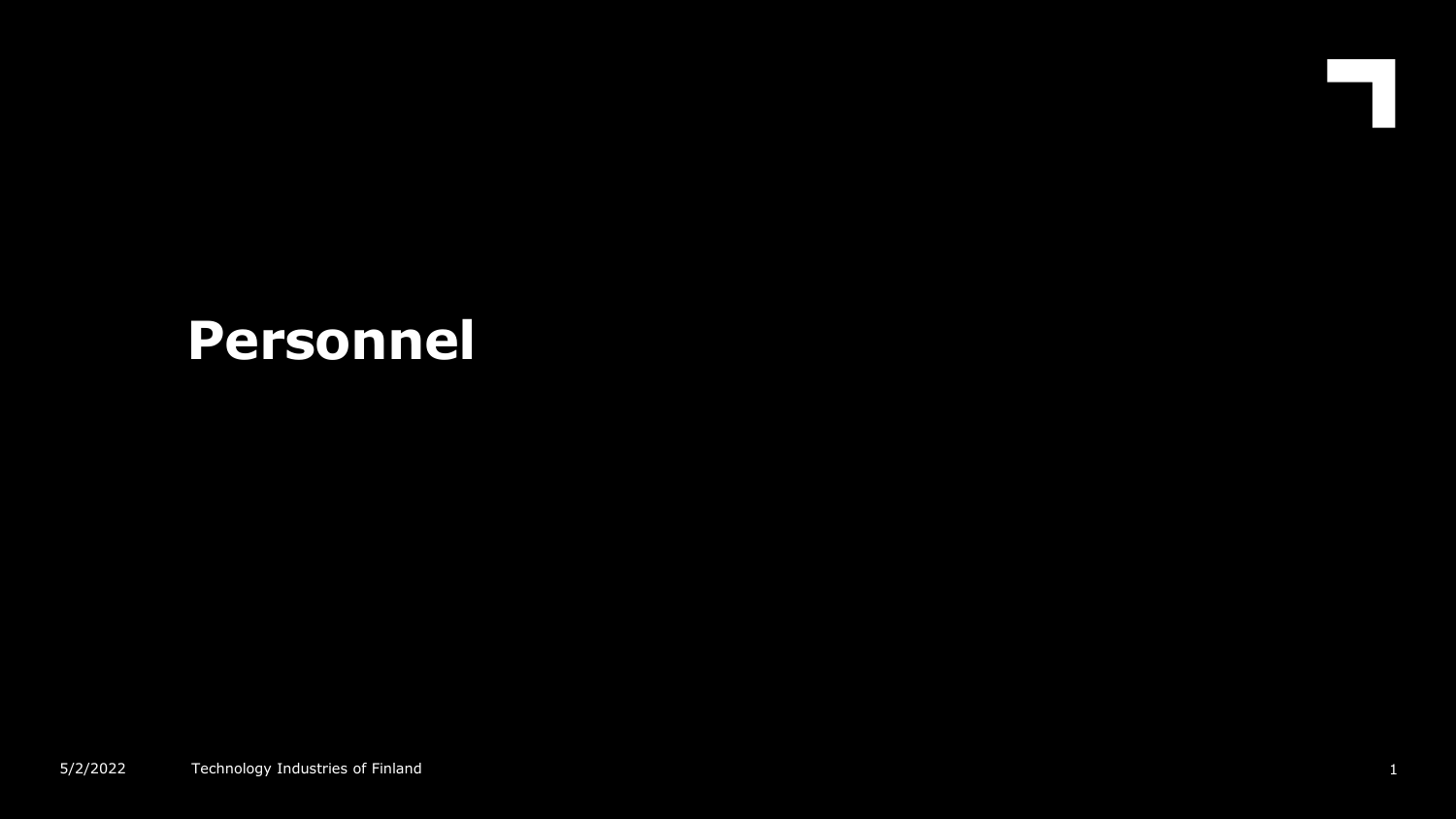#### **Technology Industry Personnel** 1,600 employees affected by temporary lay-offs 31st March 2021 350000 300000  $250000 200000 +$  $150000 +$  $100000+$ 50000 C 2005 2006 2007 2008 2009 2010 2011 2012 2013 2014 2015 2016 2017 2018 2019 2020 2021 2022 31st MarPersonnel in Finland Personnel in subsidiaries abroad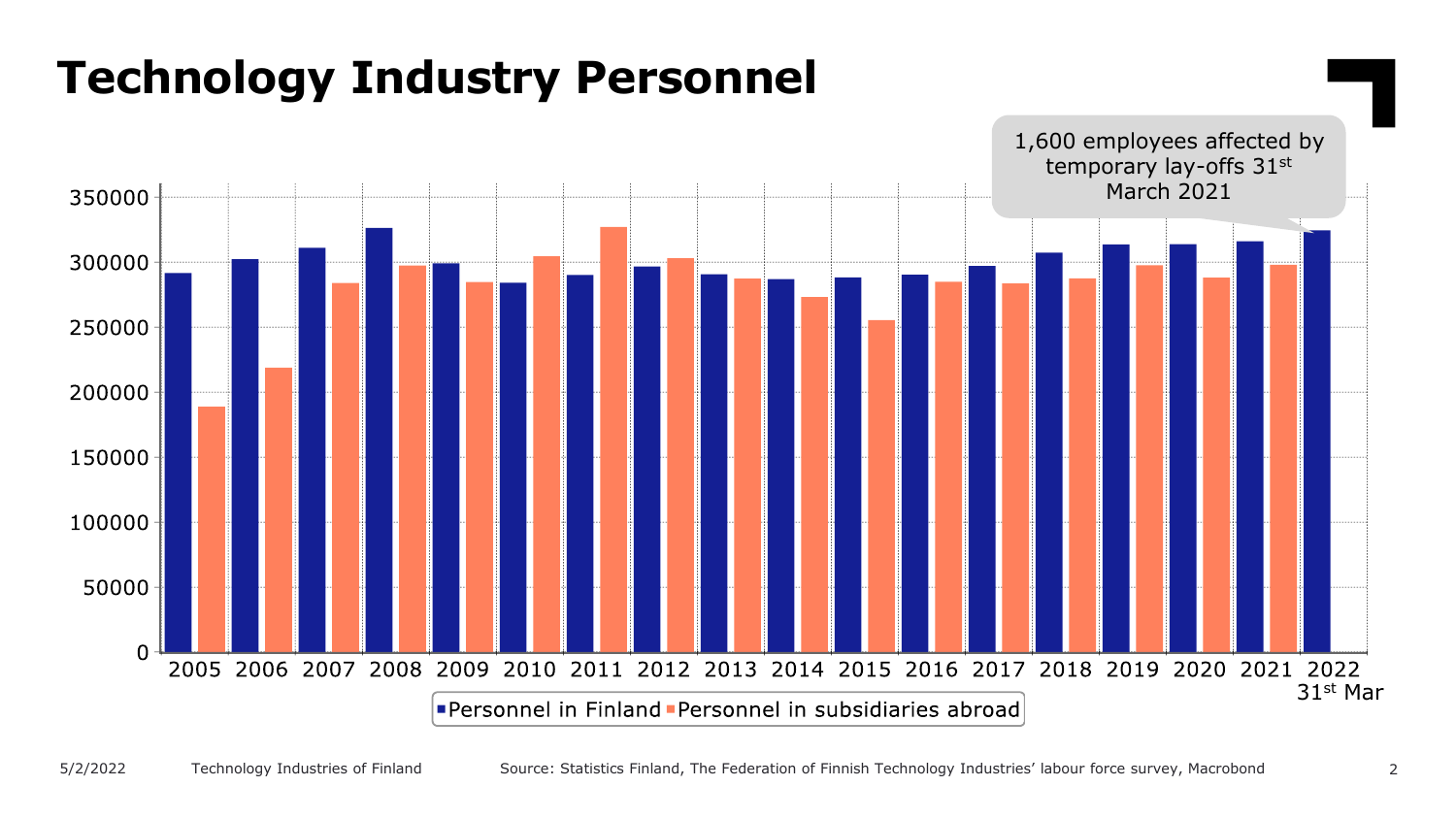## **Technology Industry Personnel in Manufacturing Industry\***



5/2/2022 Technology Industries of Finland \*) Electronics and electrotechnical industry, mechanical engineering and metals industry 3 Source: Statistics Finland, The Federation of Finnish Technology Industries' labour force survey, Macrobond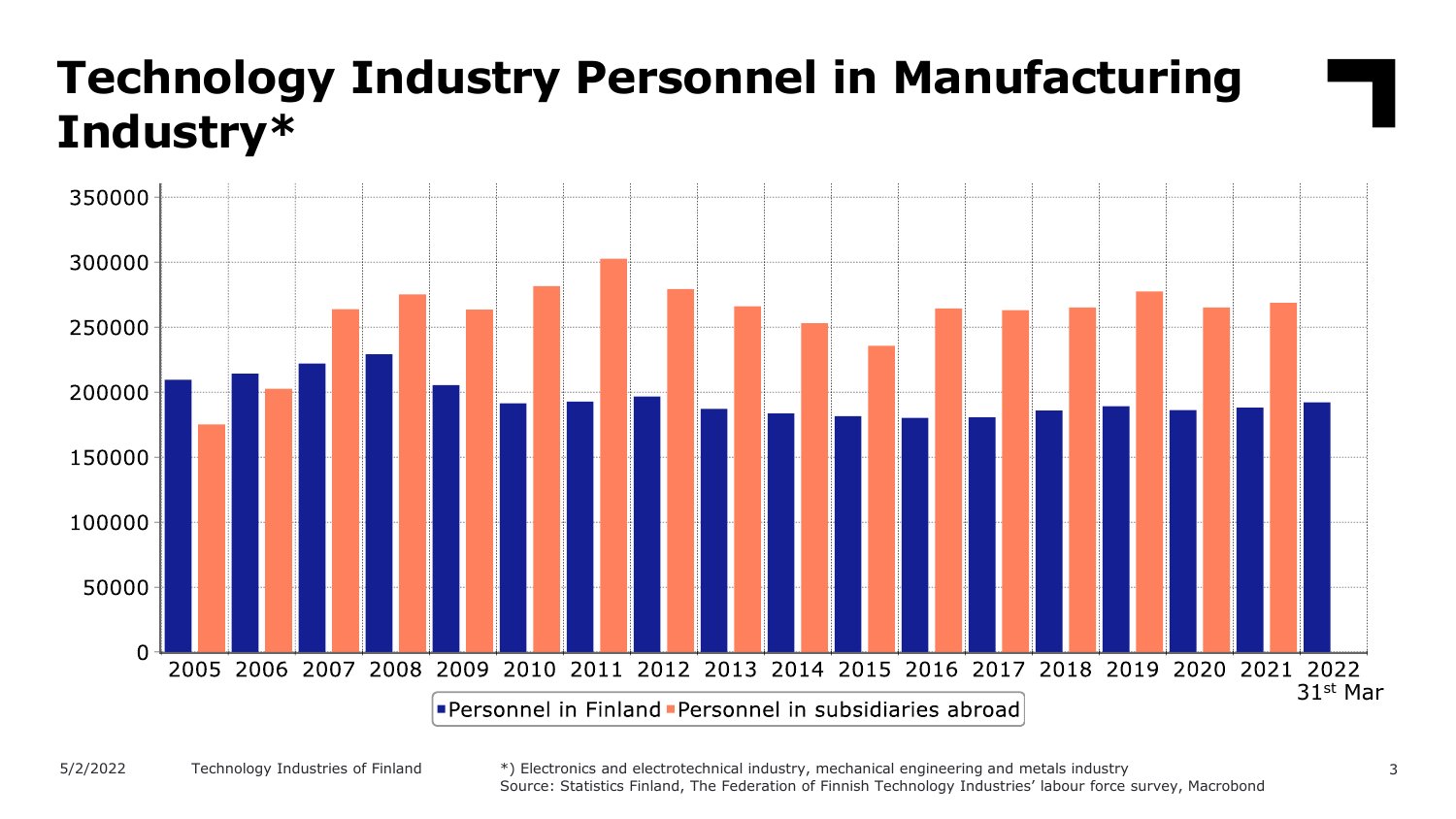## **Technology Industry Personnel in Finland by Industry**

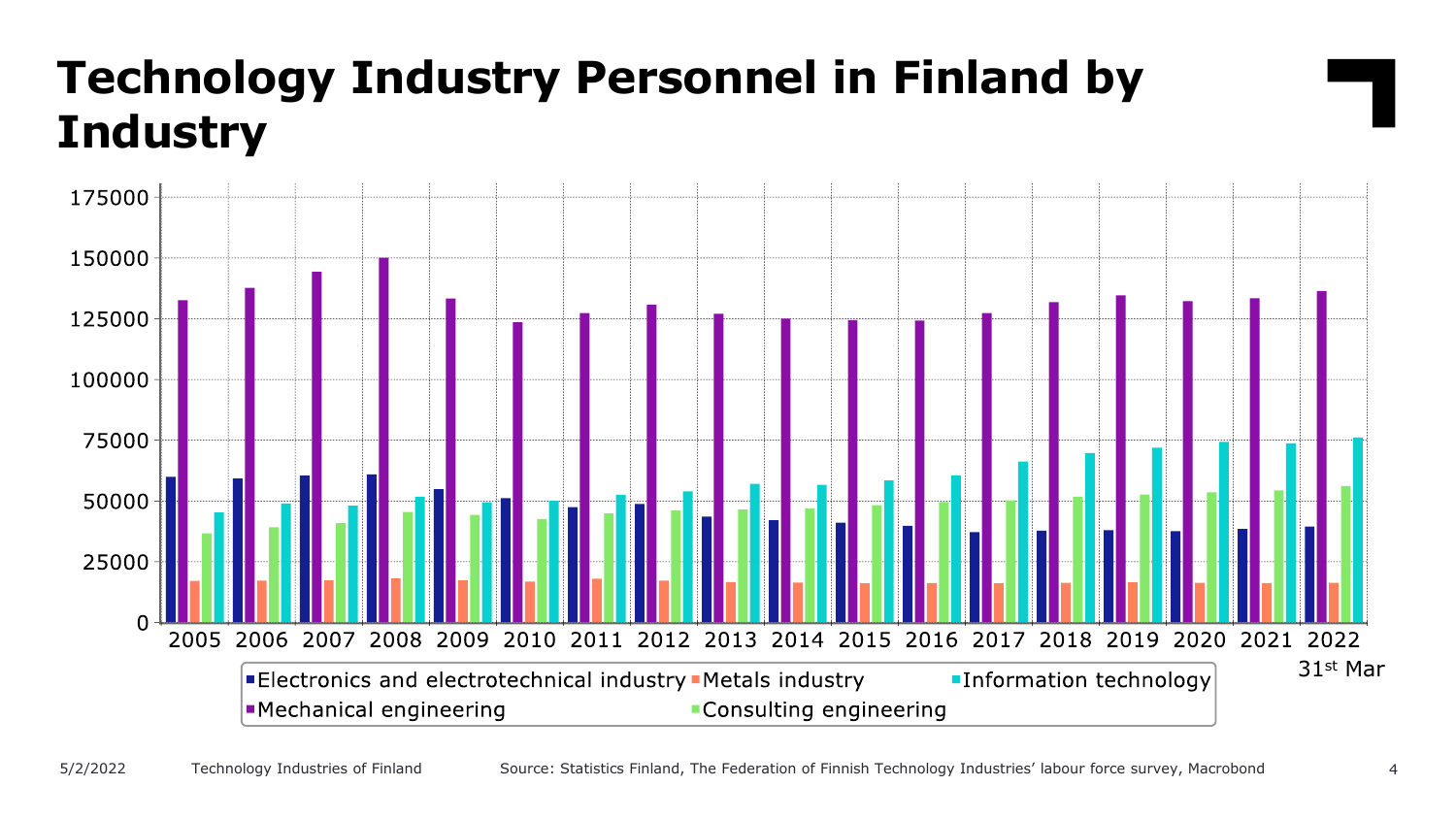#### **Technology Industry Personnel in Subsidiaries Abroad by Industry**

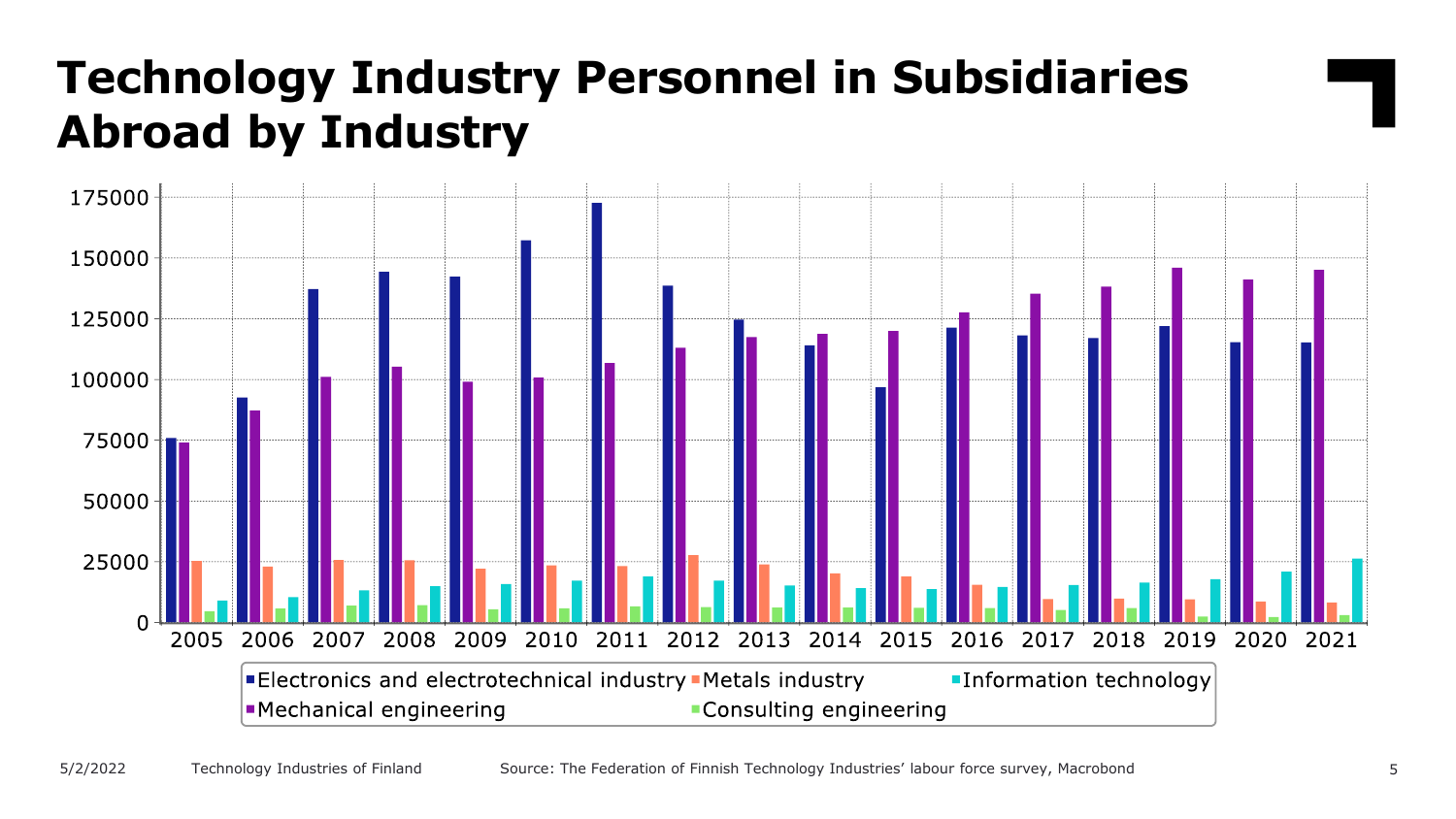## **Technology Industry Personnel in Subsidiaries Abroad by Location**

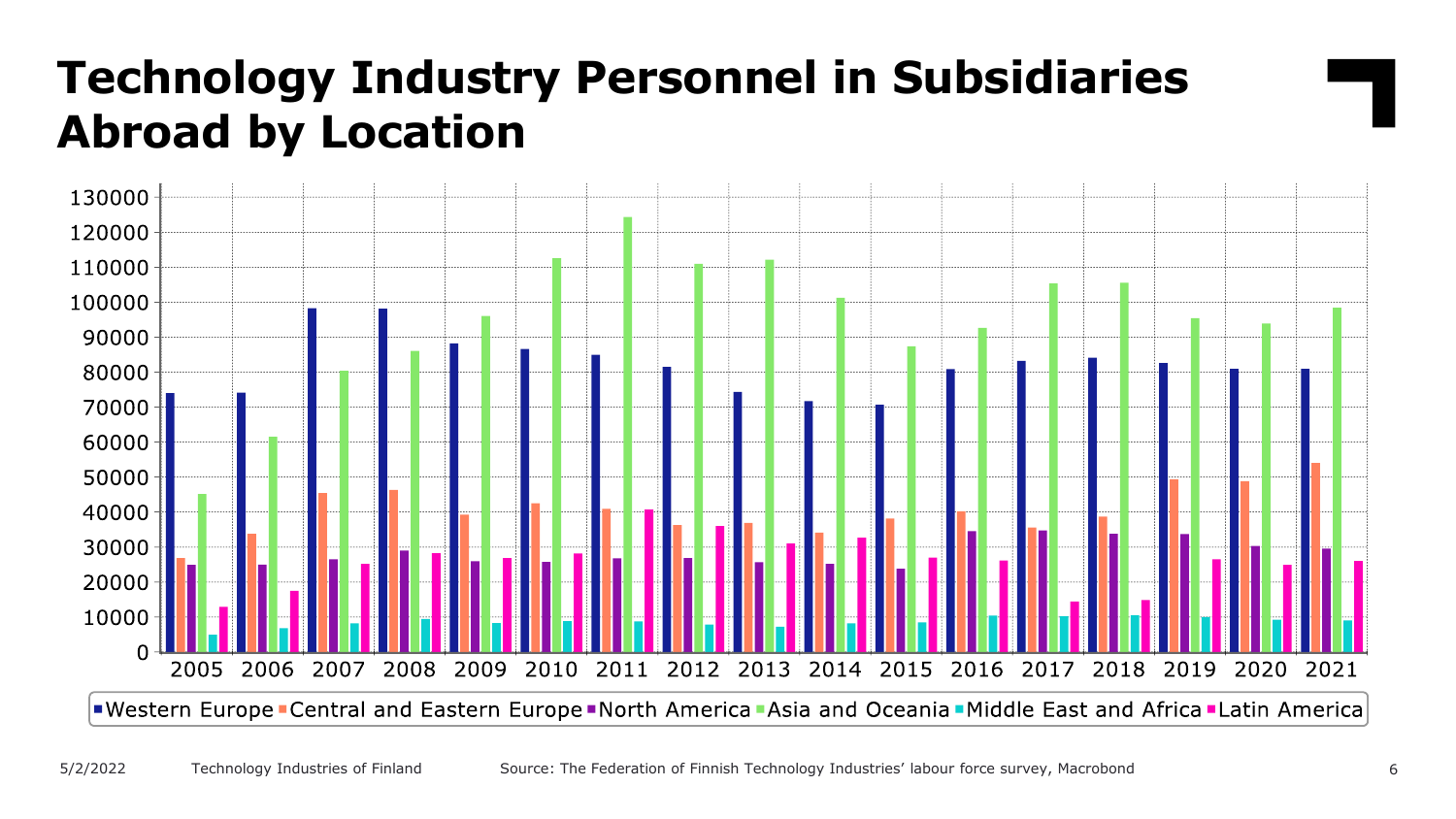#### **Technology Industry Personnel in Subsidiaries Abroad by Location**

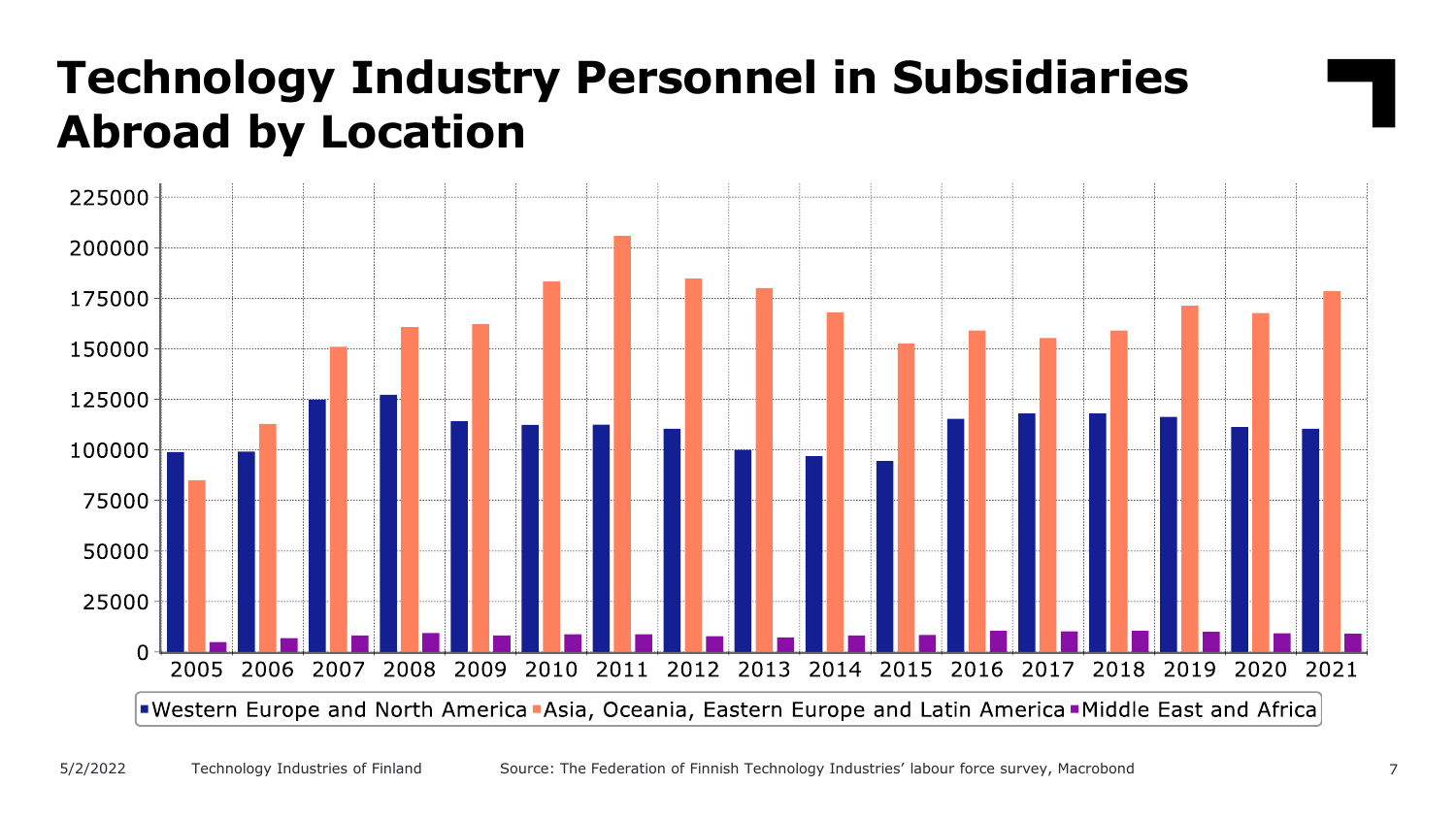## **Technology Industry Personnel in Subsidiaries Abroad by Country**

Information from year 2021

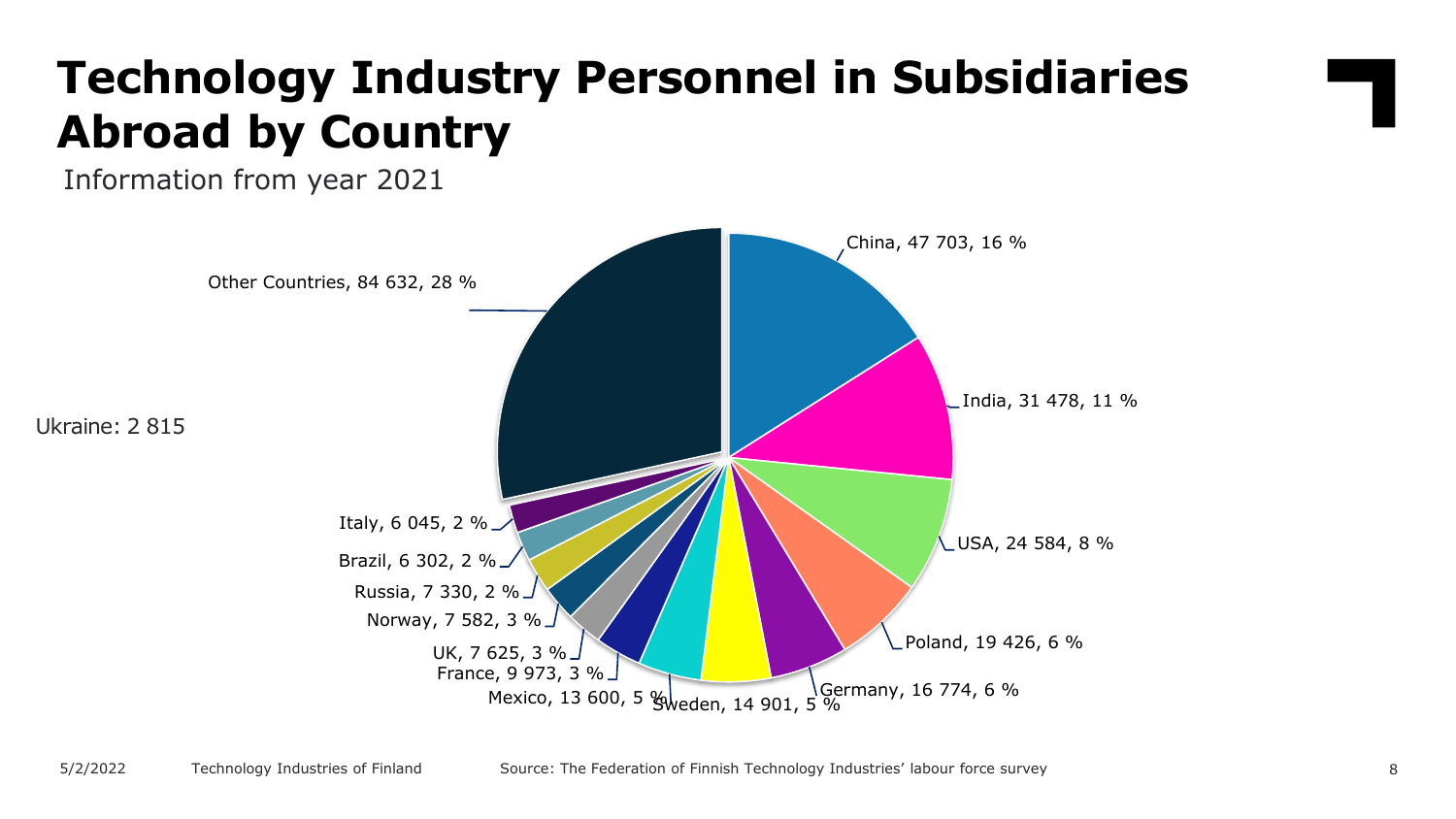## **Personnel in Electronics and Electrotechnical Industry**

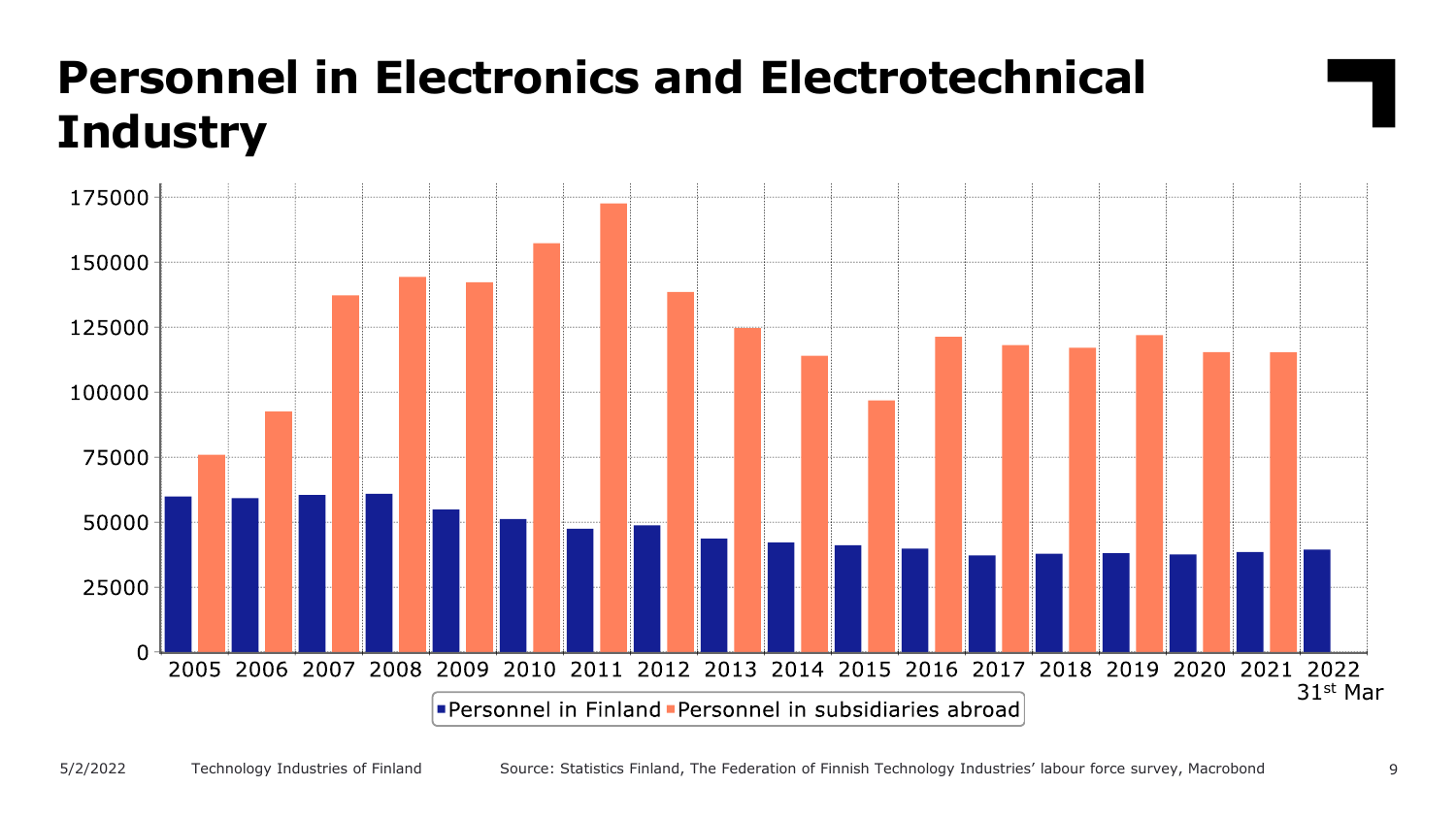#### **Electronics and Electrotechnical Industry Personnel in Subsidiaries Abroad**

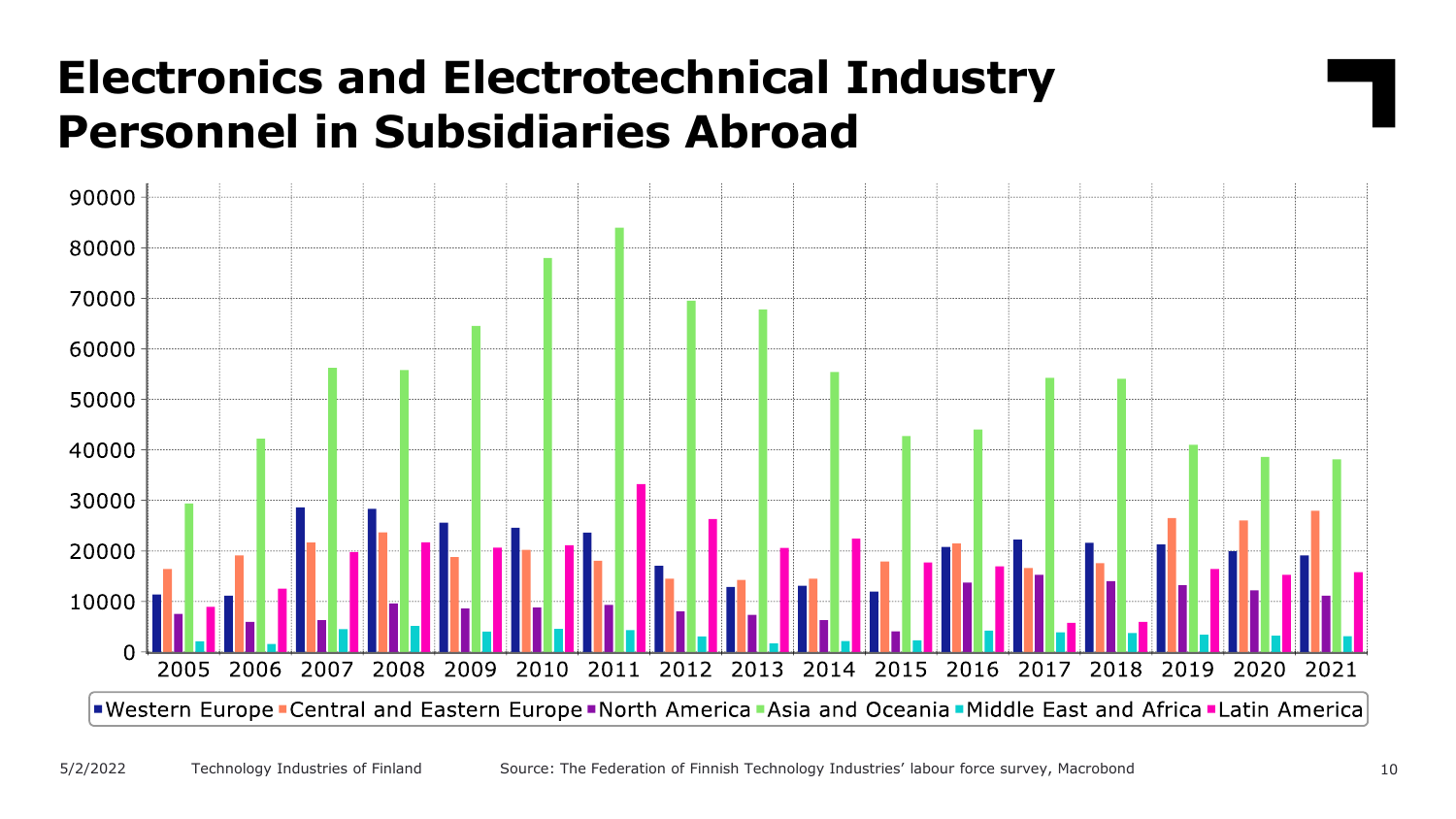#### **Personnel in the Mechanical Engineering**

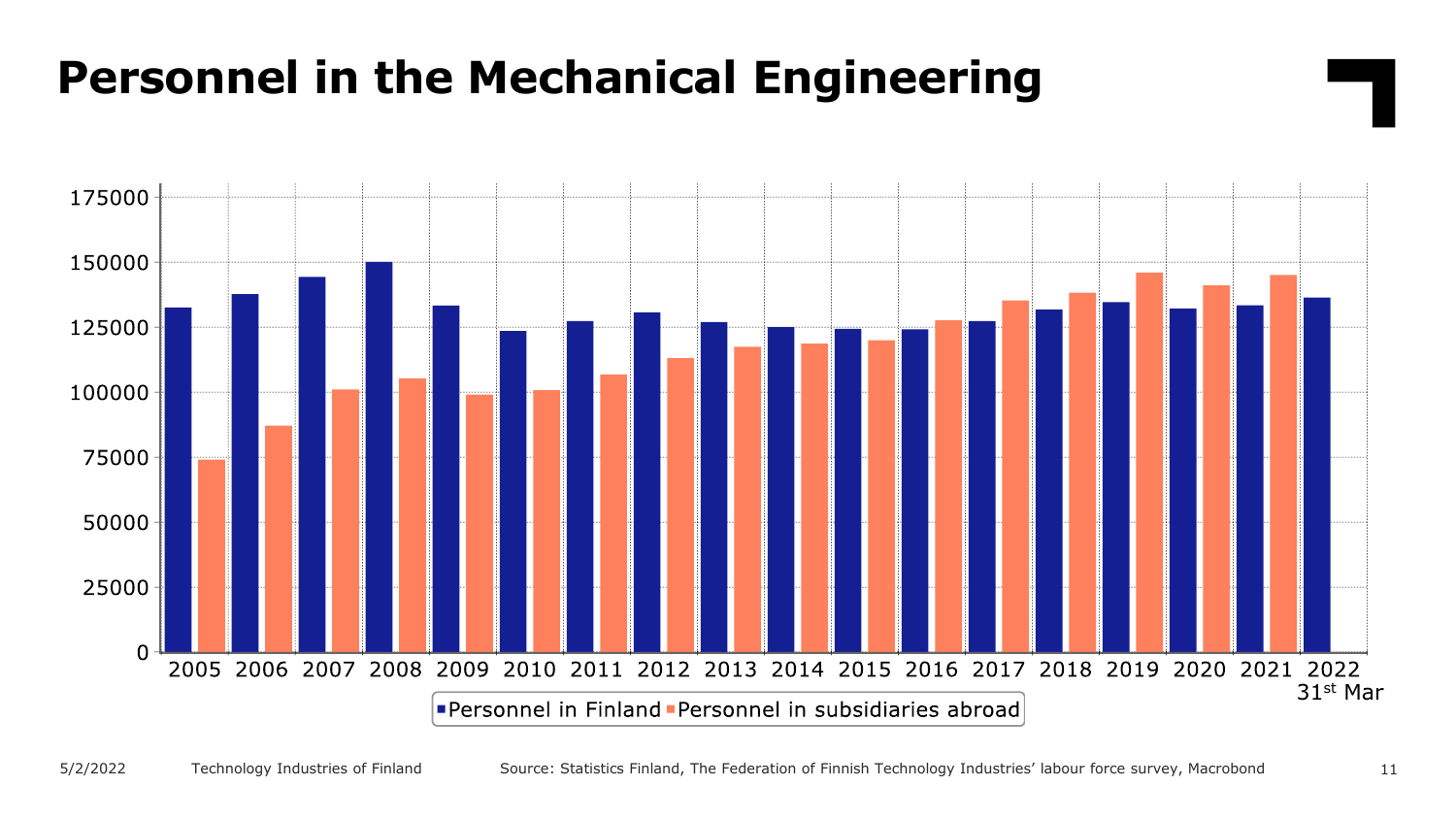## **Mechanical Engineering Personnel in Subsidiaries Abroad**

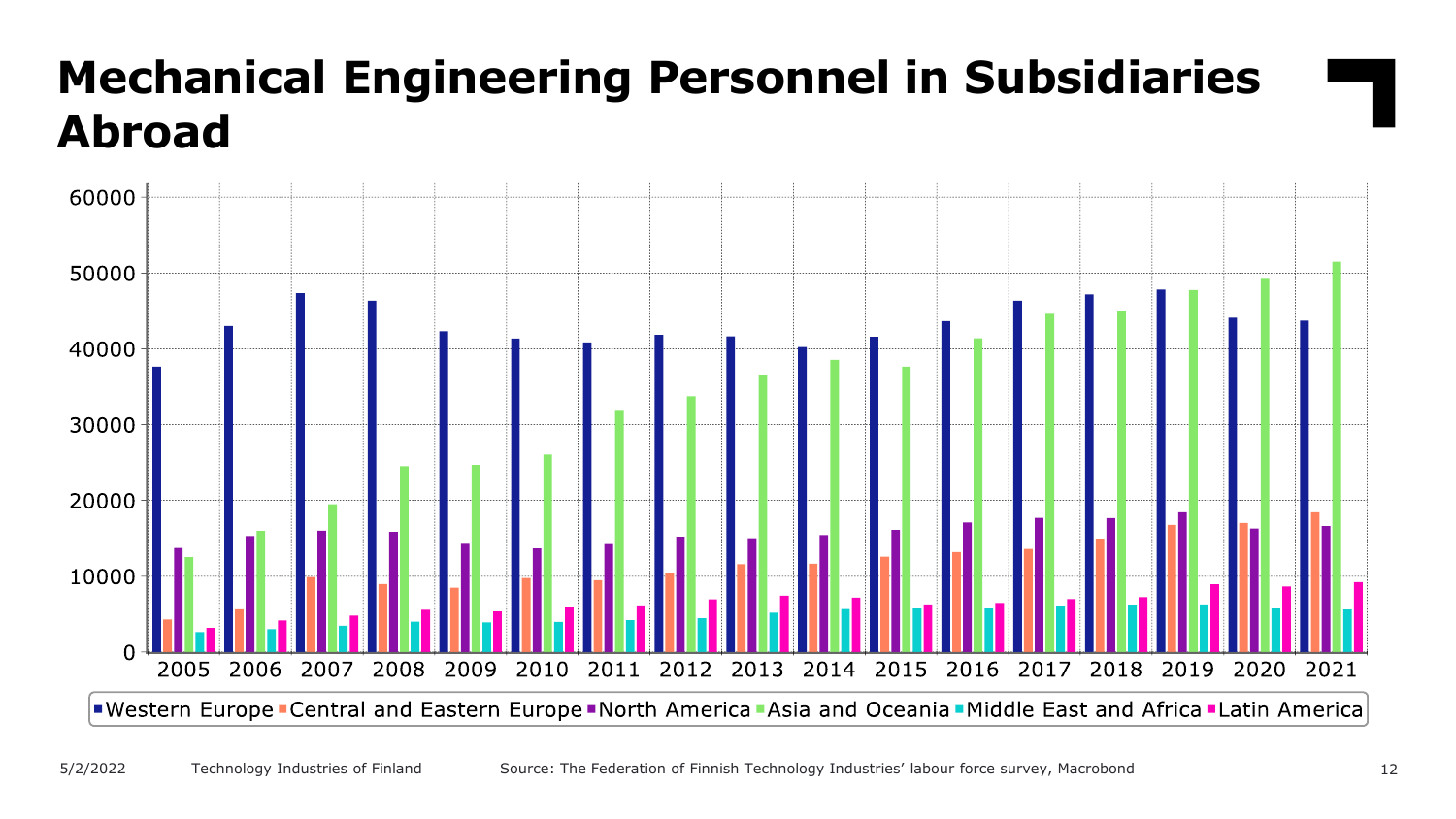#### **Personnel in the Metals Industry**

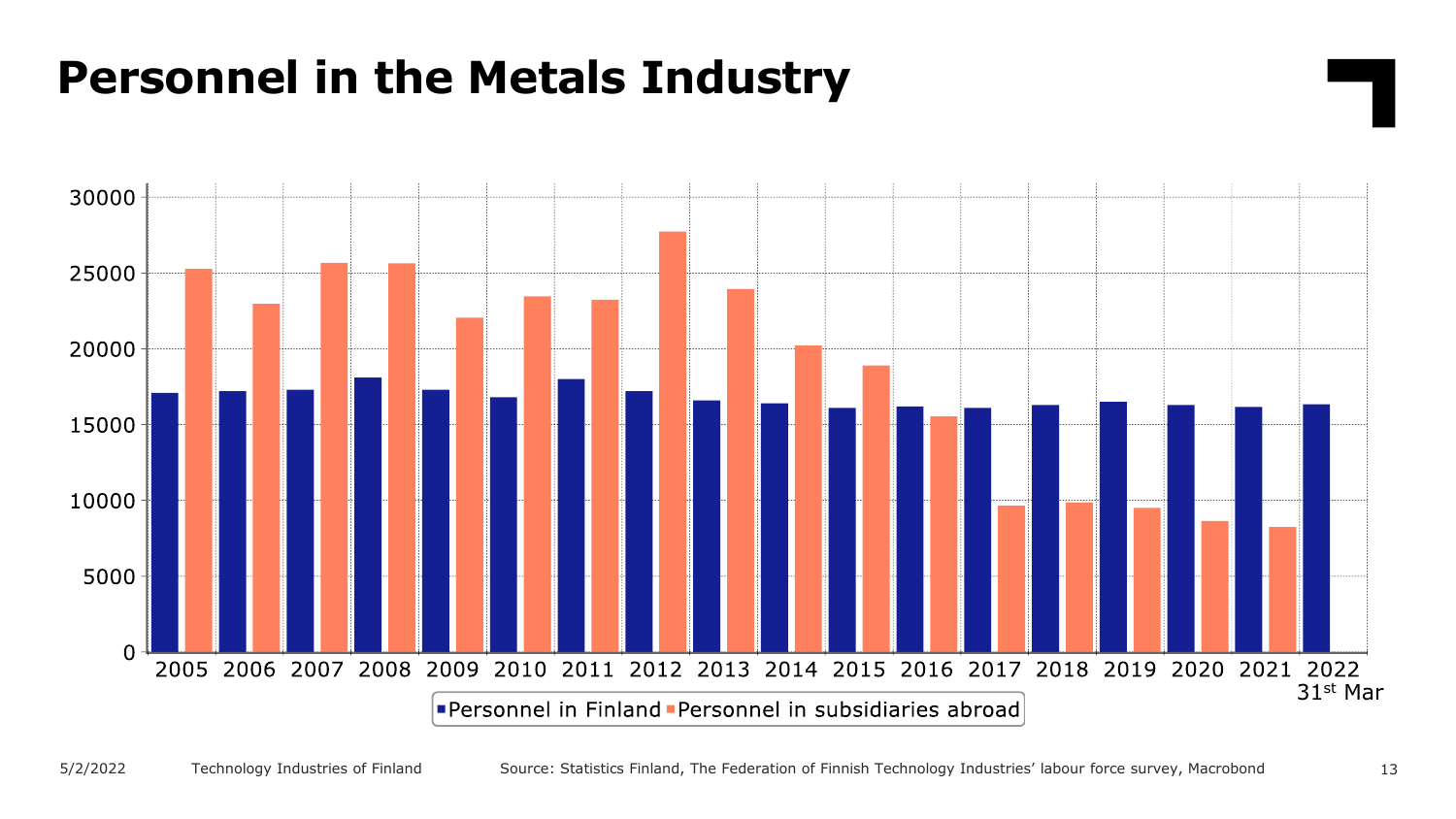#### **Metals Industry Personnel in Subsidiaries Abroad**

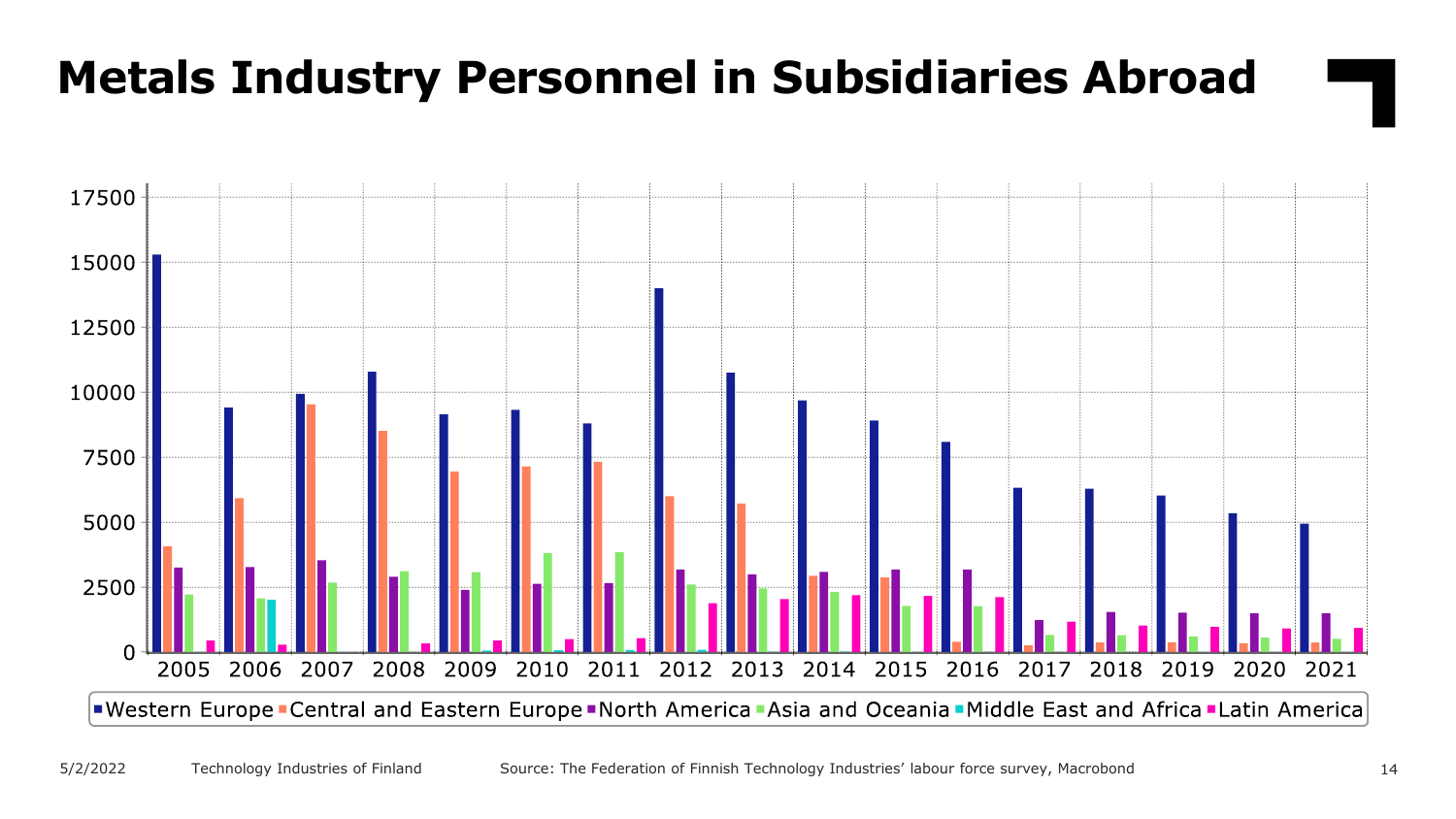#### **Personnel in Consulting Engineering**

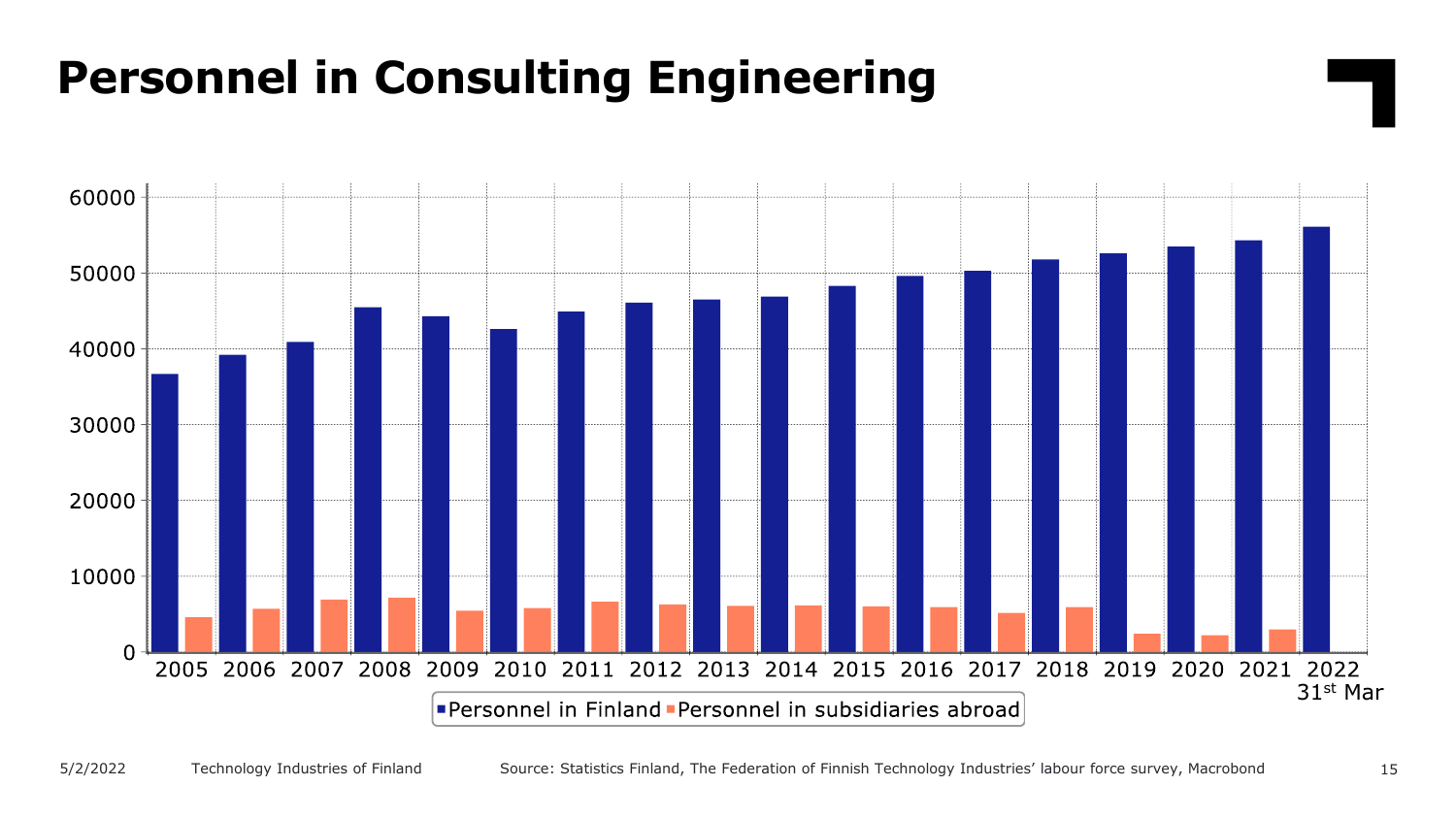## **Consulting Engineering Personnel in Subsidiaries Abroad**

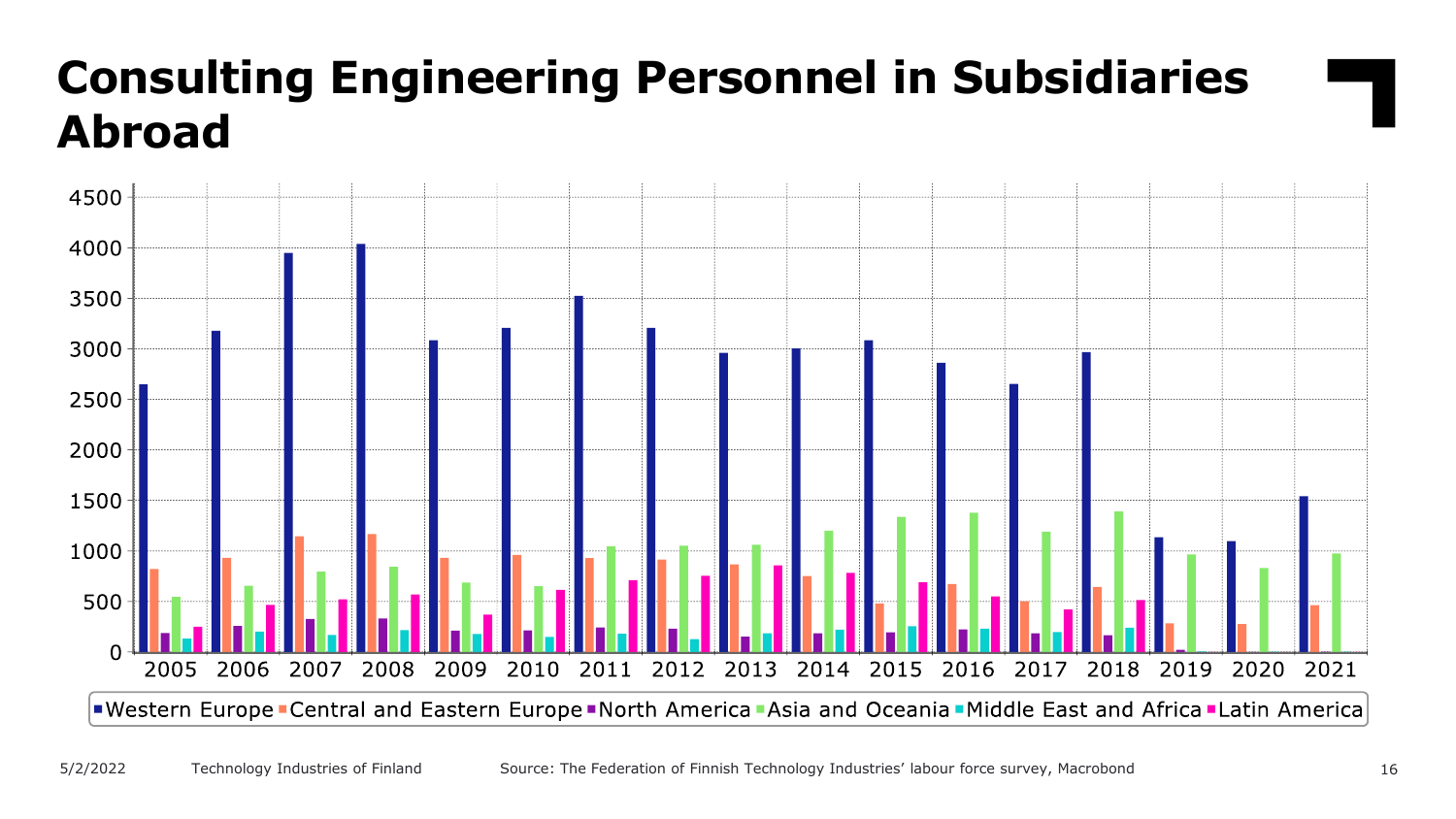#### **Personnel in Information Technology**